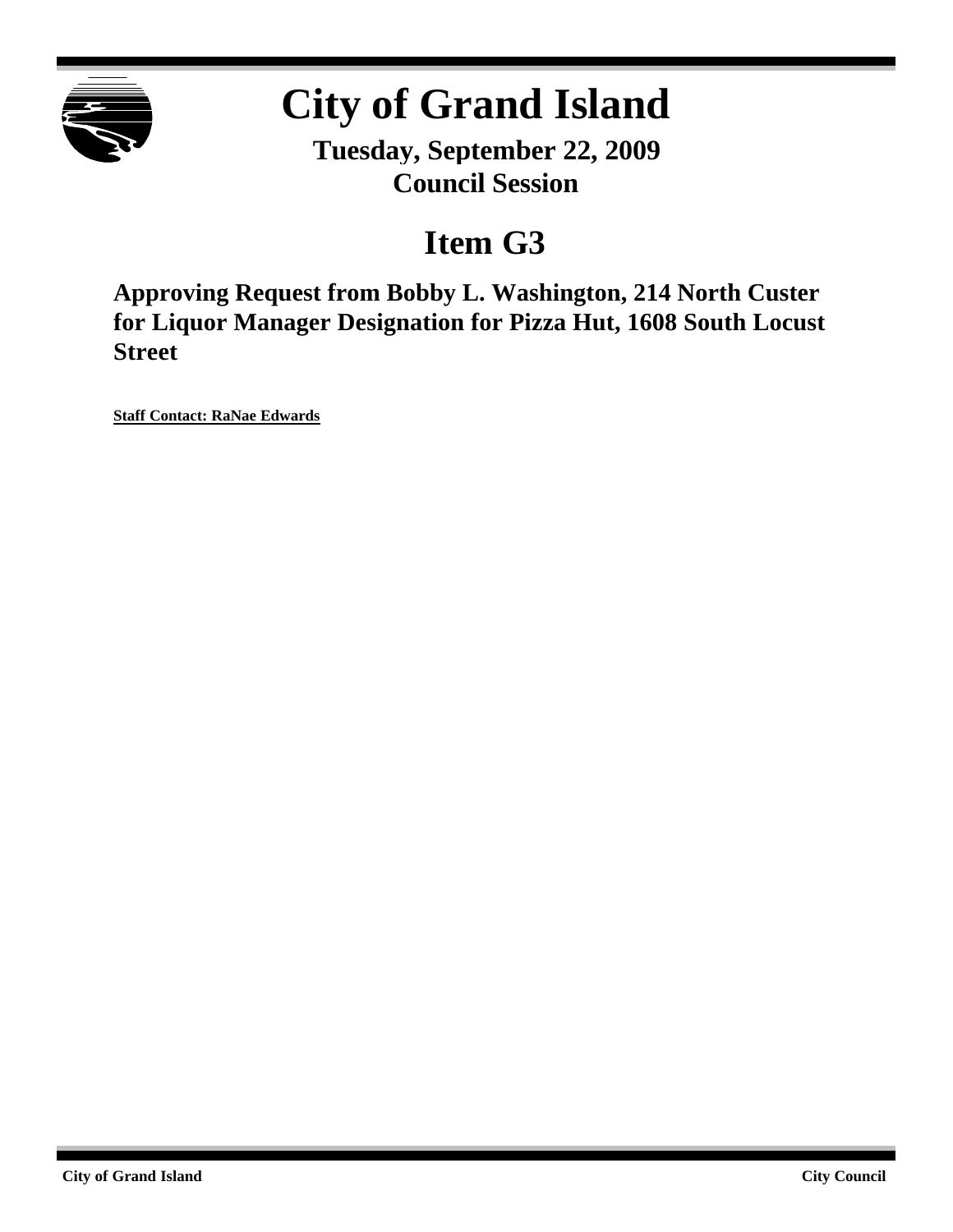## **Council Agenda Memo**

| From:           | RaNae Edwards, City Clerk                                                                                                              |  |  |  |  |
|-----------------|----------------------------------------------------------------------------------------------------------------------------------------|--|--|--|--|
| <b>Meeting:</b> | September 22, 2009                                                                                                                     |  |  |  |  |
| Subject:        | Request from Bobby L. Washington, 214 North Custer<br>Street for Liquor Manager Designation for Pizza Hut,<br>1608 South Locust Street |  |  |  |  |
| Item $\#$ 's:   | $G-3$                                                                                                                                  |  |  |  |  |
| $Presenter(s):$ | RaNae Edwards, City Clerk                                                                                                              |  |  |  |  |

### **Background**

Bobby L. Washington, 214 North Custer Street has submitted an application with the City Clerk's Office for a Liquor Manager Designation in conjunction with the Class "C-31060" Liquor License for Pizza Hut, 1608 South Locust Street.

This application has been reviewed by the Police Department and City Clerk's Office.

## **Discussion**

City Council action is required and forwarded to the Nebraska Liquor Control Commission for issuance of all liquor manager designations. All departmental reports have been received. See attached Police Department report.

### **Alternatives**

It appears that the Council has the following alternatives concerning the issue at hand. The Council may:

- 1. Approve the request.
- 2. Forward the request with no recommendation.
- 3. Take no action on the request.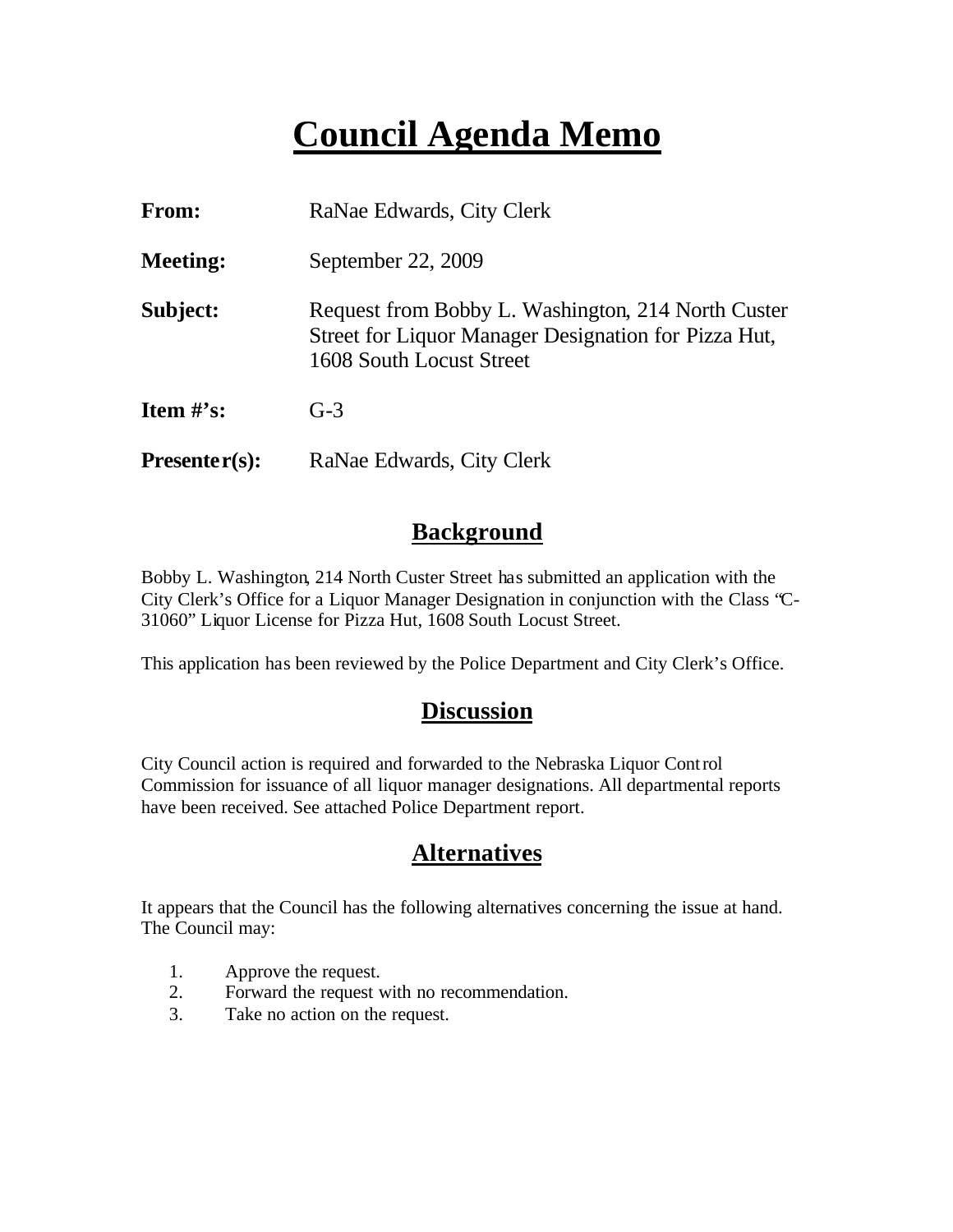## **Recommendation**

City Administration recommends that the Council approve the request for Liquor Manager Designation.

## **Sample Motion**

Move to approve the request from Bobby L. Washington, 214 North Custer Street for Liquor Manager Designation in conjunction with the Class "C-31060" Liquor License for Pizza Hut, 1608 South Locust Street with the stipulation that Mr. Washington complete a state approved alcohol server/seller training program.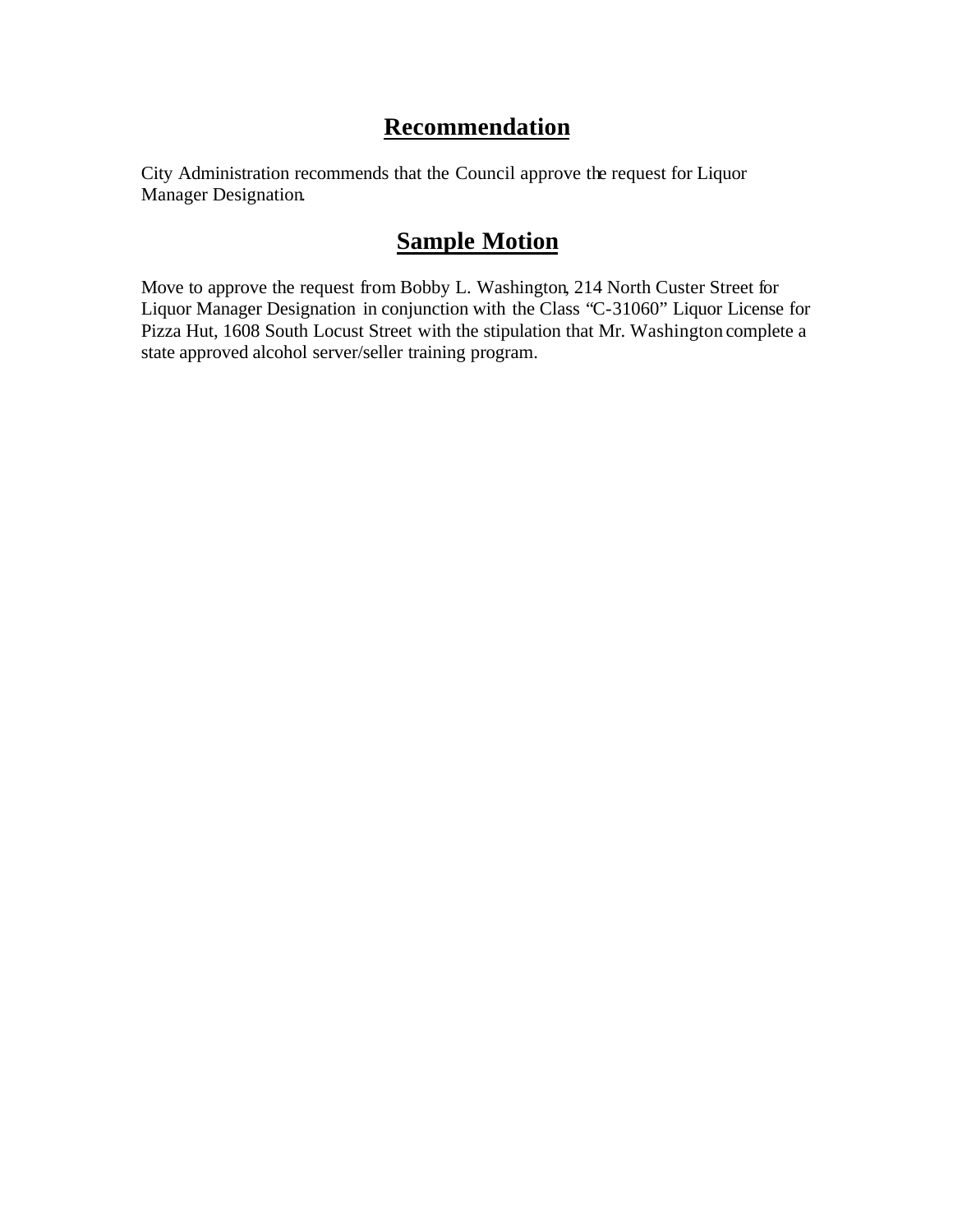| 09/09/09<br>14:25                                                                                                                                                                                                                                | Grand Island Police Dept.<br>LAW INCIDENT TABLE                                                                                                                                                        | 450<br>Page:<br>$\overline{1}$ |
|--------------------------------------------------------------------------------------------------------------------------------------------------------------------------------------------------------------------------------------------------|--------------------------------------------------------------------------------------------------------------------------------------------------------------------------------------------------------|--------------------------------|
| City<br>Occurred after<br>Occurred before<br>When reported<br>Date disposition declared : 09/02/2009<br>Incident number<br>Primary incident number<br>Incident nature<br>Incident address<br>State abbreviation<br>ZIP Code<br>Contact or caller | : Grand Island<br>: 12:26:55 09/02/2009<br>: 12:26:55 09/02/2009<br>: 12:26:55 09/02/2009<br>: L09090208<br>: Liquor Lic Inv Liquor License Investigation<br>$: 1608$ Locust St S<br>$:$ NE<br>: 68801 |                                |
| Complainant name number<br>Area location code<br>Received by<br>How received<br>Agency code<br>Responsible officer<br>Offense as Taken<br>Offense as Observed<br>Disposition<br>Misc. number<br>Geobase address ID                               | : PCID Police - CID<br>: Vitera D<br>: T Telephone<br>: GIPD Grand Island Police Department<br>: Vitera D<br>: ACT Active<br>13856                                                                     |                                |
| Long-term call ID<br>Clearance Code<br>Judicial Status                                                                                                                                                                                           | : CL Case Closed<br>Non-criminal Incident<br>NCI                                                                                                                                                       |                                |

#### INVOLVEMENTS:

NM 88843 09/09/09 Washington, Bobby L<br>NM 98211 09/09/09 Pizza Hut, Liquor Manager<br>Business Involved

LAW INCIDENT NARRATIVE:

I received a copy of a liquor manager application for Bobby Washington for Pizza Hut.

#### LAW INCIDENT RESPONDERS DETAIL:

|     | Se Responding offi Unit n Unit number |  |  |  |
|-----|---------------------------------------|--|--|--|
| ___ |                                       |  |  |  |
|     |                                       |  |  |  |

#### LAW SUPPLEMENTAL NARRATIVE:

| Seq Name     | Date |                     |  |
|--------------|------|---------------------|--|
|              |      |                     |  |
| 1 - Vitera D |      | 14:06:38 09/09/2009 |  |